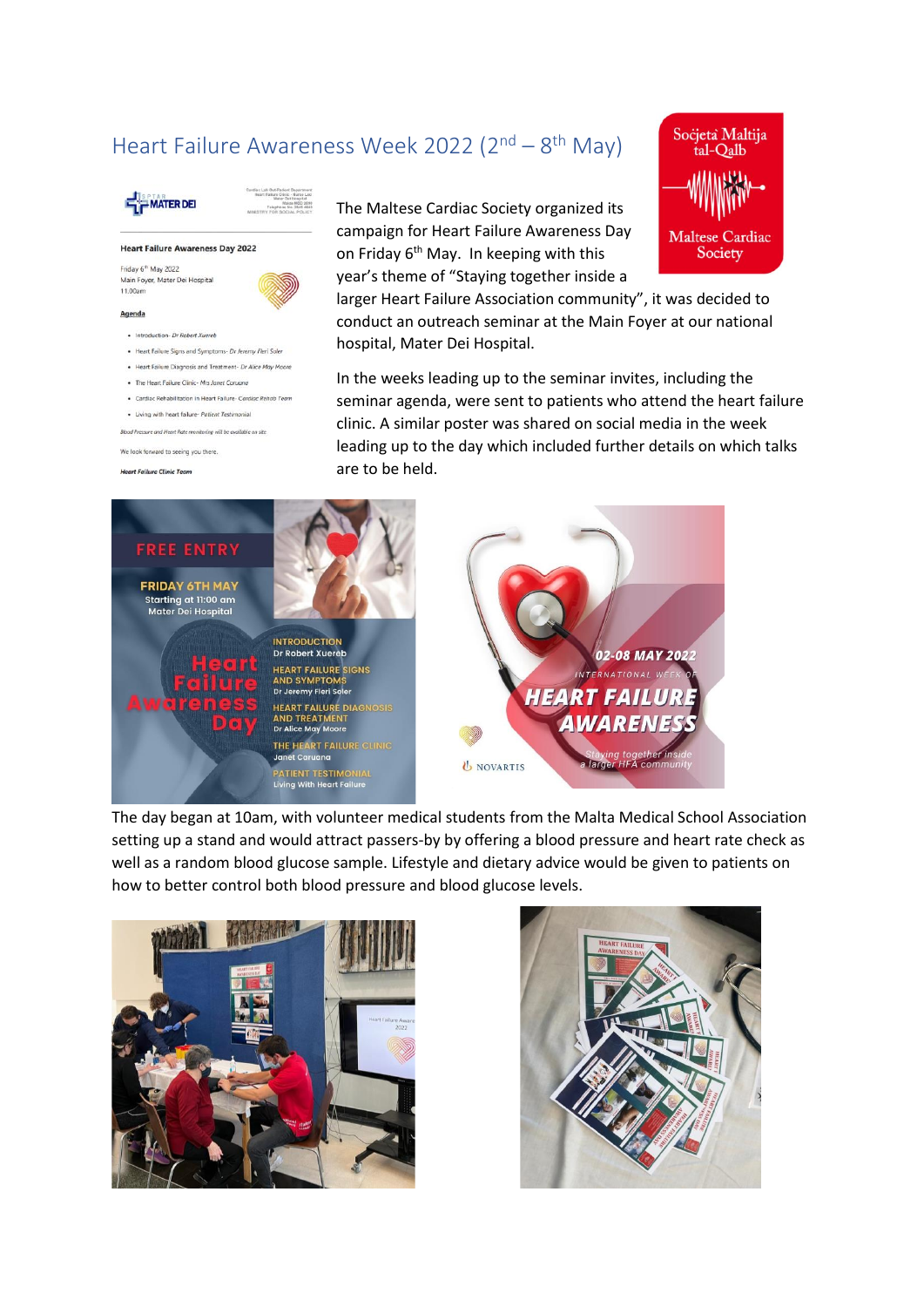The seminar then started at 11am. It was well attended, with frequent patients from heart failure clinic attending as well as others who had seen our posts on social media. The agenda of the day was as follows:

- Introduction Dr Robert Xuereb, President of the Maltese Cardiac Society
- Heart Failure Signs & Symptoms Dr Jeremy Fleri-Soler
- Heart Failure Diagnosis & Treatment Dr Alice May Moore
- The Heart Failure Clinic Ms Janet Caruana
- Cardiac Rehabilitation in Heart Failure Ms Marilyn Gauci
- Living with Heart Failure A Patient Testimonial